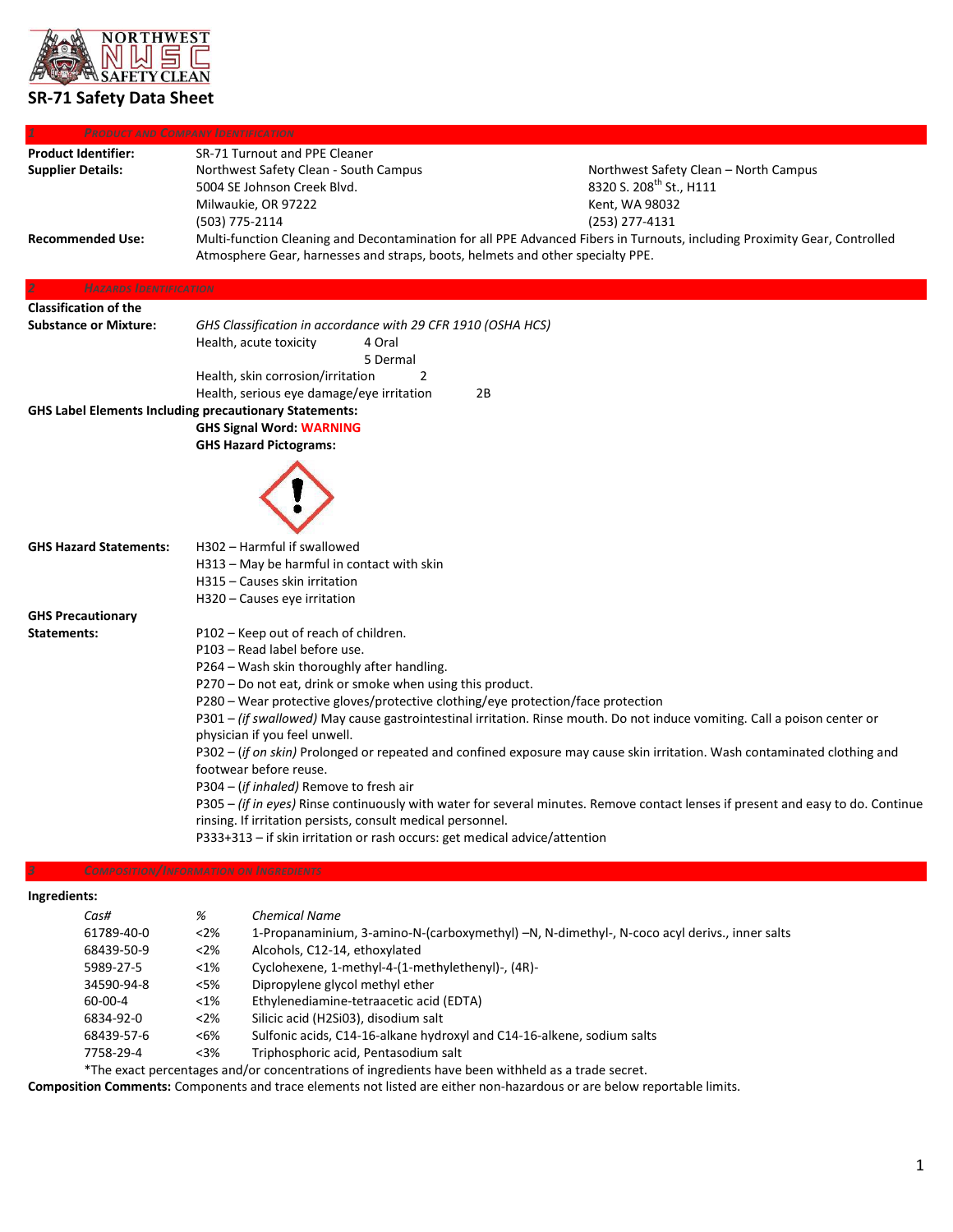

<span id="page-1-0"></span>

| <b>FIRST AID MEASURES</b>       |                                                                                                                                   |
|---------------------------------|-----------------------------------------------------------------------------------------------------------------------------------|
| Inhalation:                     | Not considered dangerous. Remove to fresh air.                                                                                    |
| <b>Skin Contact:</b>            | Prolonged or repeated and confined exposure may cause skin irritation. Wash contaminated clothing and footwear before             |
|                                 | reuse.                                                                                                                            |
| <b>Eye Contact:</b>             | Rinse continuously with water for several minutes. Remove contact lenses if present and easy to do. Continue rinsing. If          |
|                                 | irritation persists consult medical personnel.                                                                                    |
| Ingestion:                      | Swallowing may cause gastrointestinal irritation. Do not induce vomiting. Rinse mouth with water then drink one glass of water.   |
|                                 |                                                                                                                                   |
|                                 | If irritation persists consult medical personnel.                                                                                 |
| 5                               | <b>FIREFIGHTING MEASURES</b>                                                                                                      |
|                                 |                                                                                                                                   |
| <b>Flammability:</b>            | Not flammable                                                                                                                     |
| Extinguish:                     | Water                                                                                                                             |
| <b>Special Firefighting</b>     |                                                                                                                                   |
| <b>Procedures:</b>              | Self-contained breathing apparatus with a full-face piece operated in a pressure demand or other positive pressure mode.          |
|                                 |                                                                                                                                   |
|                                 | <b>ACCIDENTAL RELEASE MEASURES</b>                                                                                                |
| <b>Small Spill:</b>             | Absorb liquid on paper, vermiculite, floor absorbent or other absorbent material and transfer to labeled containers.              |
| Large Spill:                    | Stop spill at source, dike area of spill to prevent spreading, pump liquid into salvage tank. Remaining liquid may be taken up on |
|                                 | sand, clay, floor absorbent or other absorbent material and shoveled into labeled containers.                                     |
| <b>WASTE DISPOSAL</b>           |                                                                                                                                   |
| <b>METHOD:</b>                  | Review Federal, Provincial and Local Government requirements prior to disposal. PRECAUTIONS TO BE                                 |
| <b>TAKEN IN HANDLING</b>        |                                                                                                                                   |
| <b>AND STORAGE:</b>             | Exercise care and caution. Store in cool, dry place.                                                                              |
| <b>OTHER PRECAUTIONS:</b>       | Containers of this material may be hazardous when emptied, since emptied containers retain product residues (vapor, liquid        |
|                                 |                                                                                                                                   |
|                                 | and/or solids), all hazard precautions given in the data sheet must be observed.                                                  |
|                                 | <b>HANDLING AND STORAGE</b>                                                                                                       |
|                                 |                                                                                                                                   |
| <b>Handling Precautions:</b>    | Keep material out of reach of children.                                                                                           |
| <b>Storage Requirements:</b>    | Store in cool/dry area.                                                                                                           |
|                                 |                                                                                                                                   |
|                                 |                                                                                                                                   |
|                                 | <b>EXPOSURE CONTROLS/PERSONAL PROTECTION</b>                                                                                      |
| <b>Respiratory Protection:</b>  | If TLV of the product or component is exceeded, a NIOSH/MSHA jointly approved air supplied respirator is advised in               |
|                                 | absense of proper environmental control. OSHA regulations also permit other NIOSH/MSHA respirators under specified                |
|                                 | condition.                                                                                                                        |
| <b>Ventilation:</b>             | Provide general or mechanical ventilation or local exhaust to keep vapor concentrations below TLV of materials in section 2       |
|                                 | and LEL in section 9.                                                                                                             |
| <b>Protective Gloves:</b>       |                                                                                                                                   |
|                                 | Use impermeable gloves to prevent skin contact. Use head caps, boots, chemical aprons when necessary.                             |
| <b>Eye Protection:</b>          | Use safety eyewear designed to protect eyes against liquid splash and mists.                                                      |
| <b>Other Protective</b>         |                                                                                                                                   |
| <b>Clothing or Equipment:</b>   | Use protective clothing to prevent skin contact. Use head caps, boots, chemical aprons when necessary.                            |
| Work/Hygienic                   |                                                                                                                                   |
| <b>Practices:</b>               | Eyewashes and saftey showers in the workplace are recommended. Wash hands after using. Monitor exposure levels.                   |
|                                 |                                                                                                                                   |
|                                 | Dipropylene glycol methyl ether (34590-94-8) [<5%] Components with workplace control parameters                                   |
| <b>TWA</b>                      | 100 ppm USA. ACGIH Threshold Limit Values (TLV)                                                                                   |
|                                 | Eye & Upper Respiratory Tract irritation Central Nervous System impairment Danger of cutaneous absorption                         |
|                                 |                                                                                                                                   |
| <b>STEL</b>                     | 150 ppm USA. ACGIH Threshold Limit Values (TLV)                                                                                   |
|                                 | Eye & Upper Respiratory Tract irritation Central Nervous System impairment Danger of cutaneous absorption                         |
|                                 |                                                                                                                                   |
|                                 | USA. Occupational Exposure Limits (OSHA) - Table Z- 1 600 mg/m3<br>$100$ ppm<br>Limits for Air Contaminants                       |
| <b>TWA</b>                      | Skin designation The value in mg/m3 is approximate.                                                                               |
| TWA                             | 100 ppm USA. OSHA - TABLE Z-1 Limits for Air Contaminants - 600 mg/m3<br>1910.1000                                                |
| Skin notation                   |                                                                                                                                   |
| STEL                            | 150 ppm USA. OSHA - TABLE Z-1 Limits for Air Contaminants - 900 mg/m3<br>1910.1000                                                |
| Skin notation                   |                                                                                                                                   |
|                                 |                                                                                                                                   |
| <b>TWA</b>                      |                                                                                                                                   |
| Potential for dermal absorption | 100 ppm USA. NIOSH Recommended Exposure Limits 600 mg/m3                                                                          |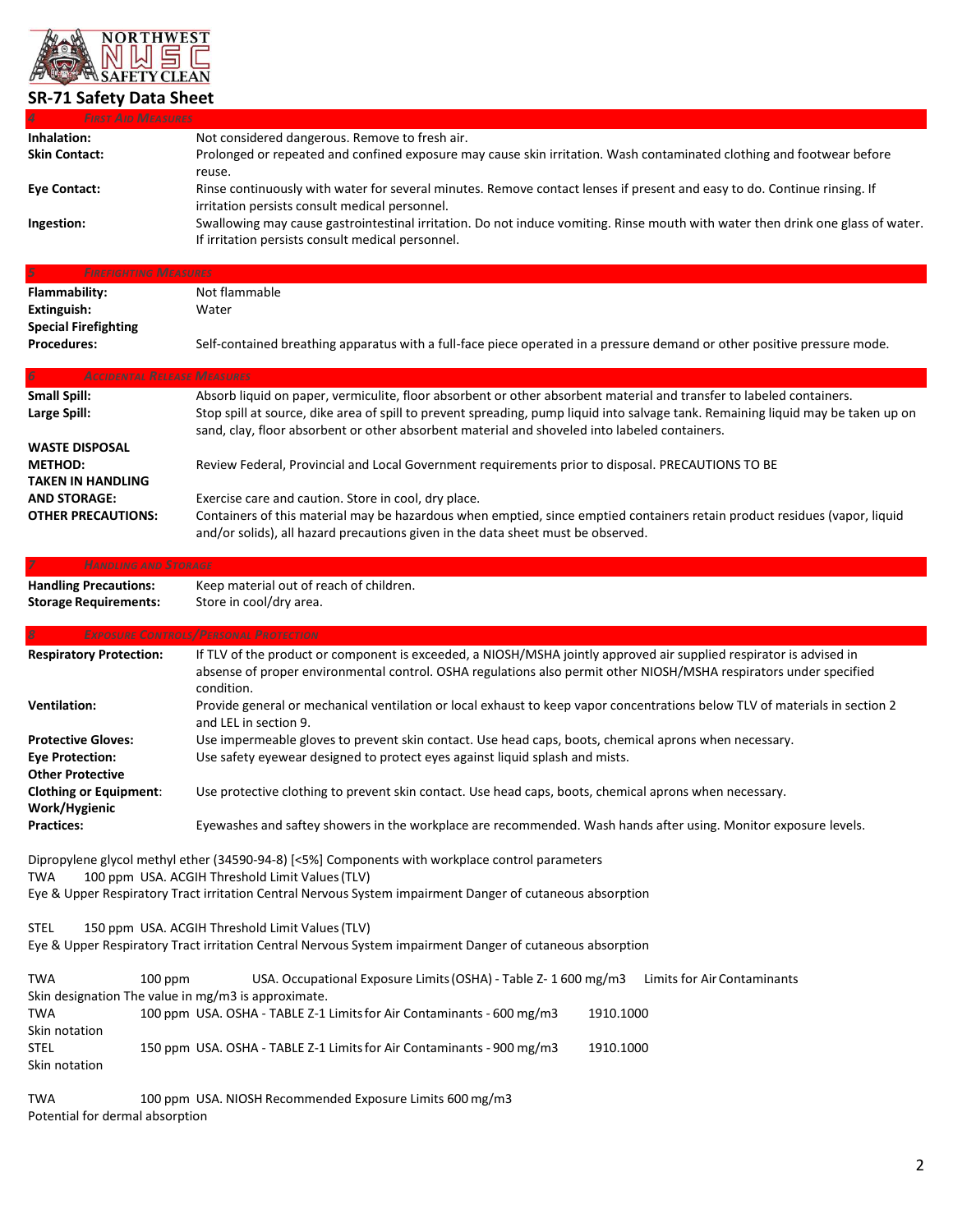

## **SR-71 Safety Data Sheet**

ST 150 ppm USA. NIOSH Recommended Exposure Limits 900mg/m3

Potential for dermal absorption

Cyclohexene, 1-methyl-4-(1-methylethenyl)-, (4R)- (5989-27-5) [<1%] : no data available Ethylenediamine-tetraacetic acid (EDTA) (60-00-4) [<1%] : no data available

Silicic acid (H2SiO3), disodium salt (6834-92-0) [<2%] : no data available Triphosphoric acid, pentasodium salt (7758-29-4) [<3%] : no data available

|                               | <b>PHYSICAL AND CHEMICAL PROPERTIES</b> |                              |                   |  |
|-------------------------------|-----------------------------------------|------------------------------|-------------------|--|
| Appearance:                   | Amber                                   |                              |                   |  |
| <b>Physical State:</b>        | Liguid                                  | Odor:                        | Lemon             |  |
| <b>Odor Threshold:</b>        | No data available                       | Solubility:                  | 100% in water     |  |
| <b>Spec Grav./Density:</b>    | 1.06                                    | <b>Freezing/Melting Pt.:</b> | No data available |  |
| Viscosity:                    | No data available                       | <b>Flash Point:</b>          | No data available |  |
| <b>Boiling Point:</b>         | No data available                       | <b>Vapor Density:</b>        | No data available |  |
| Flammability:                 | None                                    | <b>Auto-Ignition Temp:</b>   | No data available |  |
| <b>Partition Coefficient:</b> | No data available                       | UFL/LFL:                     | No data available |  |
| <b>Vapor Pressure:</b>        | No data available                       |                              |                   |  |
| pH:                           | $8 - 10$                                |                              |                   |  |
| Evap. Rate:                   | No data available No                    |                              |                   |  |
| Decomp Temp:                  | data available                          |                              |                   |  |
|                               |                                         |                              |                   |  |

| Reactivity:                               | Product is stable under normal conditions. |
|-------------------------------------------|--------------------------------------------|
| <b>Chemical Stability:</b>                | Product is stable under normal conditions. |
| <b>Conditions to Avoid:</b>               | N/A                                        |
| <b>Materials to Avoid:</b>                | Strong Oxidizing Agents, Acids             |
| Hazardous Decomposition: Not known.       |                                            |
| Hazardous Polymerization: Will not occur. |                                            |
|                                           |                                            |

## Silicic acid (H2SiO3), disodium salt (6834-92-0) [<2%] *Information on toxicological effects* **Acute toxicity:** LD50 Oral - rat - 1,153 mg/kg **Inhalation:** no data available **Dermal:** no data available **Skin corrosion/irritation:** Skin - rabbit **Result:** Severe skin irritation - 24 h **Serious eye damage/eye irritation:** no data available **Respiratory or skin sensitisation:** no data available **Germ cell mutagenicity:** no data available **Carcinogenicity:** No component of this product present at levels greater than or equal to 0.1% is identified as probable, possible or confirmed human carcinogen by IARC, ACGIH, NTP and OSHA. **Reproductive toxicity**: no data available *Specific target organ toxicity*  **Single Exposure:** May cause respiratory irritation. **Repeated Exposure:** no data available **Aspiration hazard:** no data available **Additional Information:** RTECS: VV9275000 burning sensation, Cough, wheezing, laryngitis, Shortness of breath, spasm, inflammation and edema of the larynx, spasm, inflammation and edema of the bronchi, pneumonitis, pulmonary edema, Material is extremely destructive to tissue of the mucous membranes and upper respiratory tract, eyes, and skin. Ethylenediamine-tetraacetic acid (EDTA) (60-00-4) [<1%] *Information on toxicological effects* **Acute toxicity:** LD50 Oral - rat - male and female **Inhalation:** no data available 4,500 mg/kg **Dermal:** no data available **Skin corrosion/irritation:** Skin - rabbit **Result:** No skin irritation **Serious eye damage/eye irritation:** Eyes - rabbit **Result:** Eye irritation **Respiratory or skin sensitisation:** skin- rabbit **Result:** Does not cause skin sensitisation

**Germ cell mutagenicity:** no data available

**Carcinogenicity:** No component of this product present at levels greater than or equal to 0.1% is identified as probable, possible or confirmed human carcinogen by IARC, ACGIH, NTP and OSHA.

**Reproductive toxicity:** no data available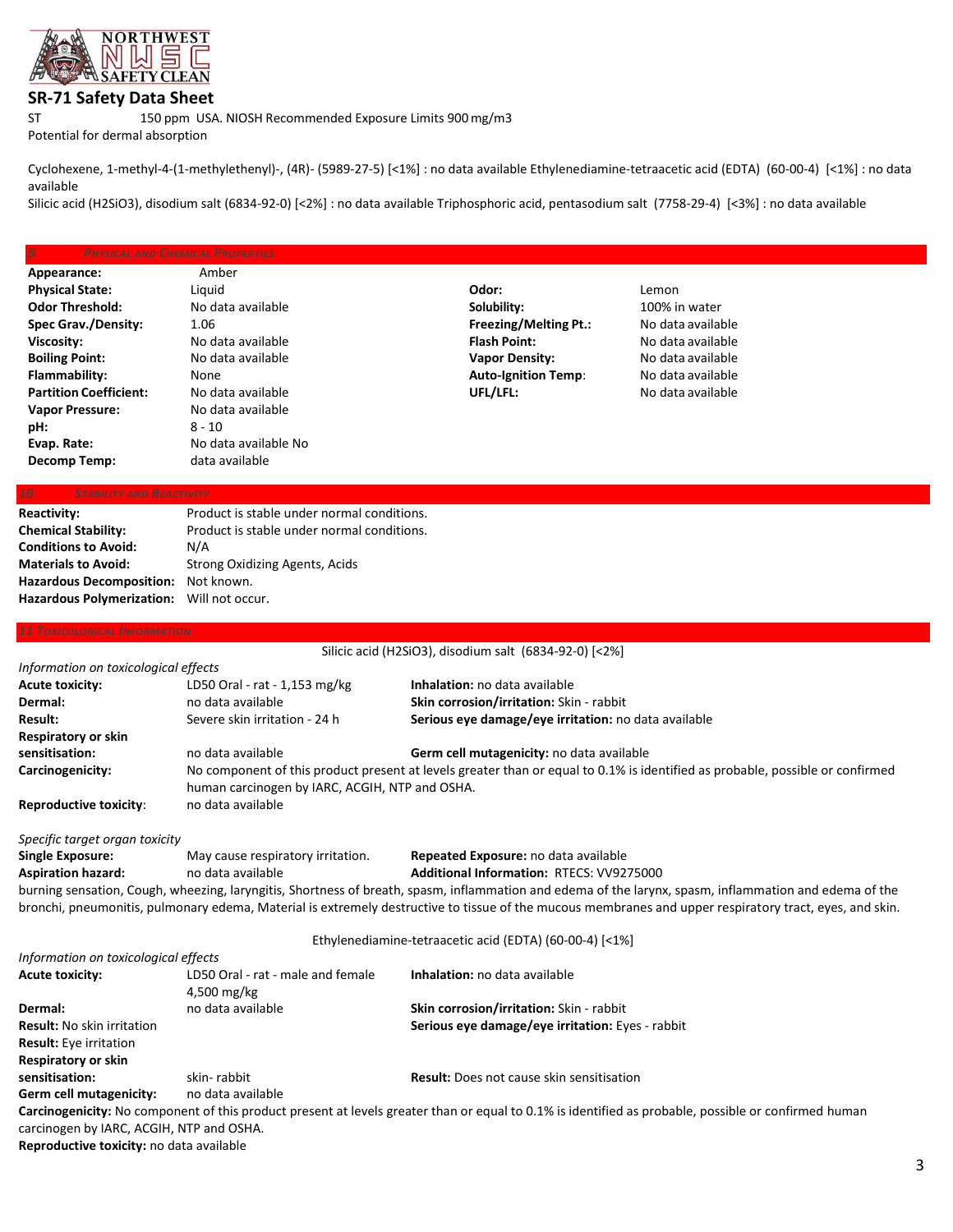

*Specific target organ toxicity* **Single Exposure:** no data available **Repeated Exposure:** no data available **Aspiration hazard:** no data available **Aspiration:** RTECS: AH402 **Additional Information: RTECS: AH4025000** To the best of our knowledge, the chemical, physical, and toxicological properties have not been thoroughly investigated.

Triphosphoric acid, pentasodium salt (7758-29-4) [<3%]

| Information on toxicological effects         |                                                                                             |                                                                                                                                                            |
|----------------------------------------------|---------------------------------------------------------------------------------------------|------------------------------------------------------------------------------------------------------------------------------------------------------------|
| <b>Acute toxicity:</b>                       | LD50 Oral – rat                                                                             | Inhalation: no data available                                                                                                                              |
|                                              | 3,900 mg/kg                                                                                 |                                                                                                                                                            |
| Dermal:                                      | Rabbit - 4,640 mg/kg                                                                        | Skin corrosion/irritation: Skin - rabbit                                                                                                                   |
| <b>Result:</b> No skin irritation            |                                                                                             | Serious eye damage/eye irritation: Eyes - rabbit                                                                                                           |
| <b>Result:</b> No eye irritation             |                                                                                             |                                                                                                                                                            |
| Respiratory or skin                          |                                                                                             |                                                                                                                                                            |
| sensitisation:                               | no data available                                                                           | <b>Result:</b> Does not cause skin sensitisation                                                                                                           |
| Germ cell mutagenicity:                      | no data available                                                                           |                                                                                                                                                            |
|                                              |                                                                                             | Carcinogenicity: No component of this product present at levels greater than or equal to 0.1% is identified as probable, possible or confirmed human       |
| carcinogen by IARC, ACGIH, NTP and OSHA.     |                                                                                             |                                                                                                                                                            |
| Reproductive toxicity: no data available     |                                                                                             |                                                                                                                                                            |
| Specific target organ toxicity               |                                                                                             |                                                                                                                                                            |
| Single Exposure: no data available           |                                                                                             | Repeated Exposure: no data available                                                                                                                       |
| Aspiration hazard: no data available         |                                                                                             |                                                                                                                                                            |
| <b>Potential health effects:</b>             |                                                                                             | Inhalation May be harmful if inhaled. May cause respiratory tract irritation. Ingestion May be harmful if swallowed. Skin May be                           |
|                                              | harmful if absorbed through skin. May cause skin irritation. Eyes May cause eye irritation. |                                                                                                                                                            |
|                                              |                                                                                             | Signs and Symptoms of Exposure: Gastrointestinal disturbance. To the best of our knowledge, the chemical, physical, and toxicological properties have not  |
| been thoroughly investigated.                |                                                                                             | Synergistic effects: no data available                                                                                                                     |
| Additional Information: RTECS: YK4570000     |                                                                                             |                                                                                                                                                            |
|                                              |                                                                                             | Dipropylene glycol methyl ether (34590-94-8) [<5%]                                                                                                         |
|                                              |                                                                                             |                                                                                                                                                            |
| Information on toxicological effects         |                                                                                             |                                                                                                                                                            |
| <b>Acute toxicity:</b>                       | LD50 Oral - rat                                                                             | Inhalation: no data available                                                                                                                              |
|                                              | 5,152 mg/kg                                                                                 |                                                                                                                                                            |
| Dermal:                                      | LD50                                                                                        | Skin corrosion/irritation: no data available                                                                                                               |
| <b>Result:</b> no data available             |                                                                                             | Serious eye damage/eye irritation: Eyes - rabbit                                                                                                           |
| <b>Result:</b> Mild eye irritation $-24$ hrs |                                                                                             |                                                                                                                                                            |
| <b>Respiratory or skin</b>                   |                                                                                             |                                                                                                                                                            |
| sensitisation:                               | no data available                                                                           |                                                                                                                                                            |
| Germ cell mutagenicity:                      | no data available                                                                           |                                                                                                                                                            |
|                                              |                                                                                             | Carcinogenicity: No component of this product present at levels greater than or equal to 0.1% is identified as probable, possible or confirmed human       |
| carcinogen by IARC, ACGIH, NTP and OSHA.     |                                                                                             |                                                                                                                                                            |
| Reproductive toxicity: no data available     |                                                                                             |                                                                                                                                                            |
| Specific target organ toxicity               |                                                                                             |                                                                                                                                                            |
| Single Exposure: no data available           |                                                                                             | Repeated Exposure: no data available                                                                                                                       |
| Aspiration hazard: no data available         |                                                                                             |                                                                                                                                                            |
|                                              |                                                                                             | Potential health effects: Inhalation May be harmful if inhaled. May cause respiratory tract irritation. Ingestion May be harmful if swallowed. Skin May be |
|                                              | harmful if absorbed through skin. May cause skin irritation. Eyes May cause eye irritation. |                                                                                                                                                            |
|                                              |                                                                                             | Signs and Symptoms of Exposure: Gastrointestinal disturbance. To the best of our knowledge, the chemical, physical, and toxicological properties have not  |
| been thoroughly investigated.                |                                                                                             | Synergistic effects: no data available                                                                                                                     |
| Additional Information: RTECS: JM1575000     |                                                                                             |                                                                                                                                                            |
|                                              |                                                                                             |                                                                                                                                                            |
|                                              |                                                                                             | Cyclohexene, 1-methyl-4-(1-methylethenyl)-, (4R)- (5989-27-5)[<1%]                                                                                         |
| Information on toxicological effects         |                                                                                             |                                                                                                                                                            |

4,400 mg/kg

Acute toxicity: LD50 Oral – rat **Remarks:** Behavioral change in motor activity.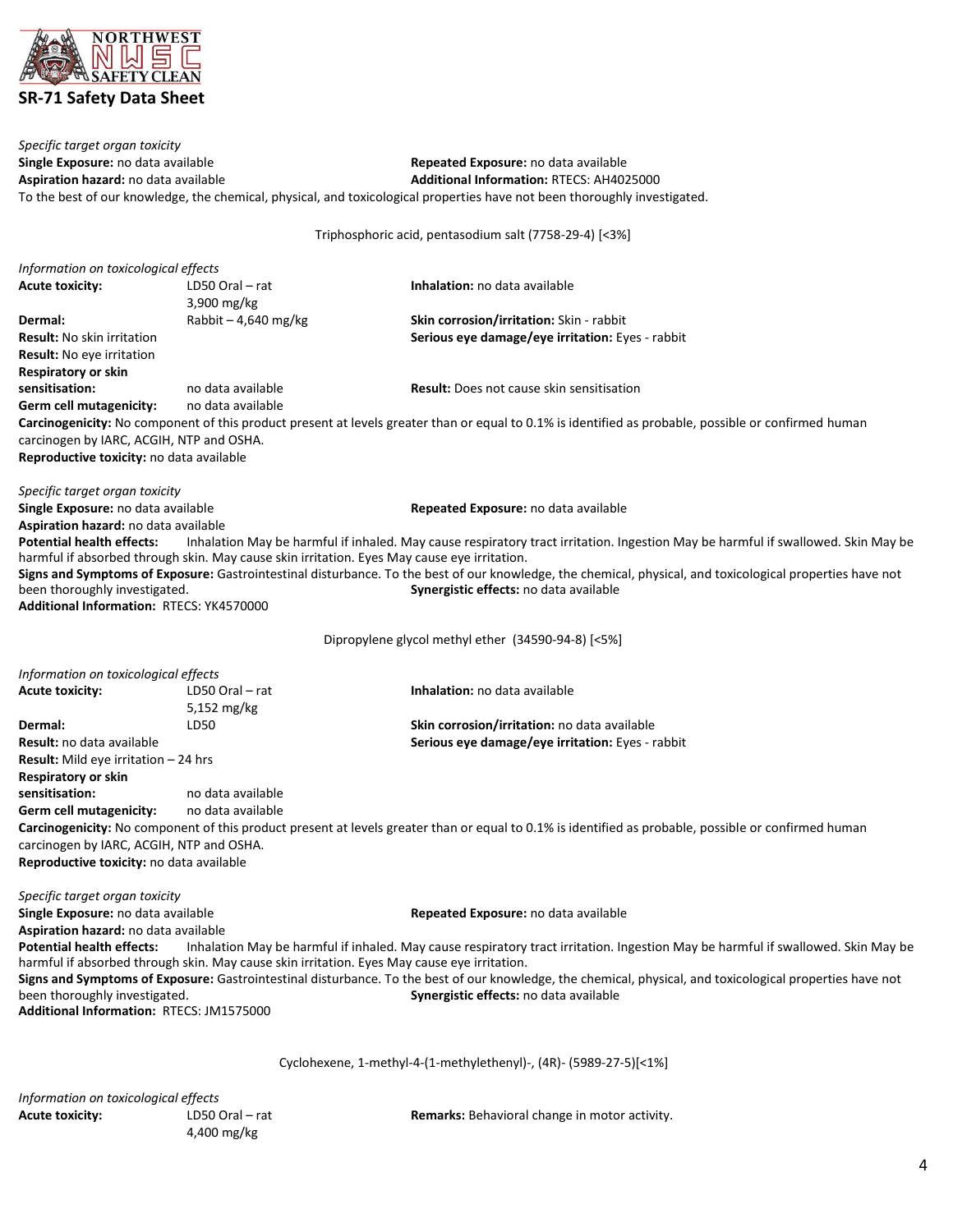

| Dermal:                          | rabbit - $>5,000$ mg/kg | Skin corrosion/irritation: no data available         |
|----------------------------------|-------------------------|------------------------------------------------------|
| <b>Result:</b> no data available |                         | Serious eye damage/eye irritation: no data available |
| <b>Result:</b> no data available |                         |                                                      |
| Respiratory or skin              |                         |                                                      |
| sensitisation:                   | no data available       |                                                      |
| Germ cell mutagenicity:          | no data available       |                                                      |
|                                  |                         |                                                      |
|                                  |                         |                                                      |

Carcinogenicity: Carcinogenicity - rat - Oral: Tumorigenic:Carcinogenic by RTECS criteria. Kidney, Ureter, Bladder:Kidney tumors. Tumorigenic Effects: Testicular

Carcinogenicity - mouse - Oral:

Tumorigenic:Equivocal tumorigenic agent by RTECS criteria. Gastrointestinal:Tumors. This product is or contains a component that is not classifiable as to its carcinogenicity based on its IARC, ACGIH, NTP, or EPA classification.

IARC: 3 - Group 3: Not classifiable as to its carcinogenicity to humans (D-Limonene) Carcinogenicity: No component of this product present at levels greater than or equal to 0.1% is identified as probable, possible or confirmed human carcinogen by ACGIH, NTP and OSHA.

**Inhalation:** Irritating to respiratory system

**Reproductive toxicity:** no data available

| Specific target organ toxicity           |                                                  |
|------------------------------------------|--------------------------------------------------|
| Single Exposure: no data available       | Repeated Exposure: no data available             |
| Aspiration hazard: no data available     |                                                  |
| Additional Information: RTECS: GW6360000 | Liver - Irregularities - Based on Human Evidence |
|                                          |                                                  |

Silicic acid (H2SiO3), disodium salt (6834-92-0) [<2%]

Information on ecological effects Toxicity: no data available

Persistence and degradability: no data available Bioaccumulative potential: no data available Mobility in soil: no data available Results of PBT and vPvB assessment PBT/vPvB assessment not available as chemical safety assessment not required/not conducted Other adverse effects: no data available

Ethylenediamine-tetraacetic acid (EDTA) (60-00-4) [<1%] Information on ecological effects Toxicity:

Toxicity to fish static test LC50 - Lepomis macrochirus (Bluegill sunfish) - 41 mg/l - 96 h. Toxicity to daphnia and static test EC50 - Daphnia magna (Water flea) - 625 mg/l - 48 h. other aquatic invertebrates

Persistence and degradability: Bioaccumulative potential: Bioaccumulation Lepomis macrochirus - 28 d - 80 µg/l Bioconcentration factor (BCF): 1.8 Mobility in soil: no data available

Results of PBT and vPvB assessment PBT/vPvB assessment not available as chemical safety assessment not required/not conducted Other adverse effects: May be harmful to aquatic organisms due to the shift of the pH. Avoid release to the environment.

Triphosphoric acid, pentasodium salt (7758-29-4) [<3%] Information on ecological effects Toxicity:

Toxicity to daphnia EC50 - Daphnia - 276.61 mg/l - 48 h. and other aquatic invertebrates Persistence and degradability: no data available Bioaccumulative potential: no data available Mobility in soil: no data available PBT and vPvB assessment: no data available Other adverse effects: no data available

Dipropylene glycol methyl ether (34590-94-8) [<5%] Information on ecological effects Toxicity:

Toxicity to fish LC50 - Pimephales promelas (fathead minnow) - > 10,000 mg/l - 96 h. Toxicity to daphnia EC50 - Daphnia magna (Water flea) - 1,919 mg/l - 48 h. and other aquatic invertebrates

Persistence and degradability: Biodegradability Bioaccumulative potential: no data available Mobility in soil: no data available PBT and vPvB assessment: no data available Other adverse effects: no data available

Cyclohexene, 1-methyl-4-(1-methylethenyl)-, (4R)- (5989-27-5) [<1%]

Information on ecological effects Toxicity:

Toxicity to fish LC50 - Pimephales promelas (fathead minnow) - 0.702 mg/l - 96.0 h. Toxicity to daphnia and EC50 - Daphnia pulex (Water flea) - 69.6 mg/l - 48 h. other aquatic invertebrates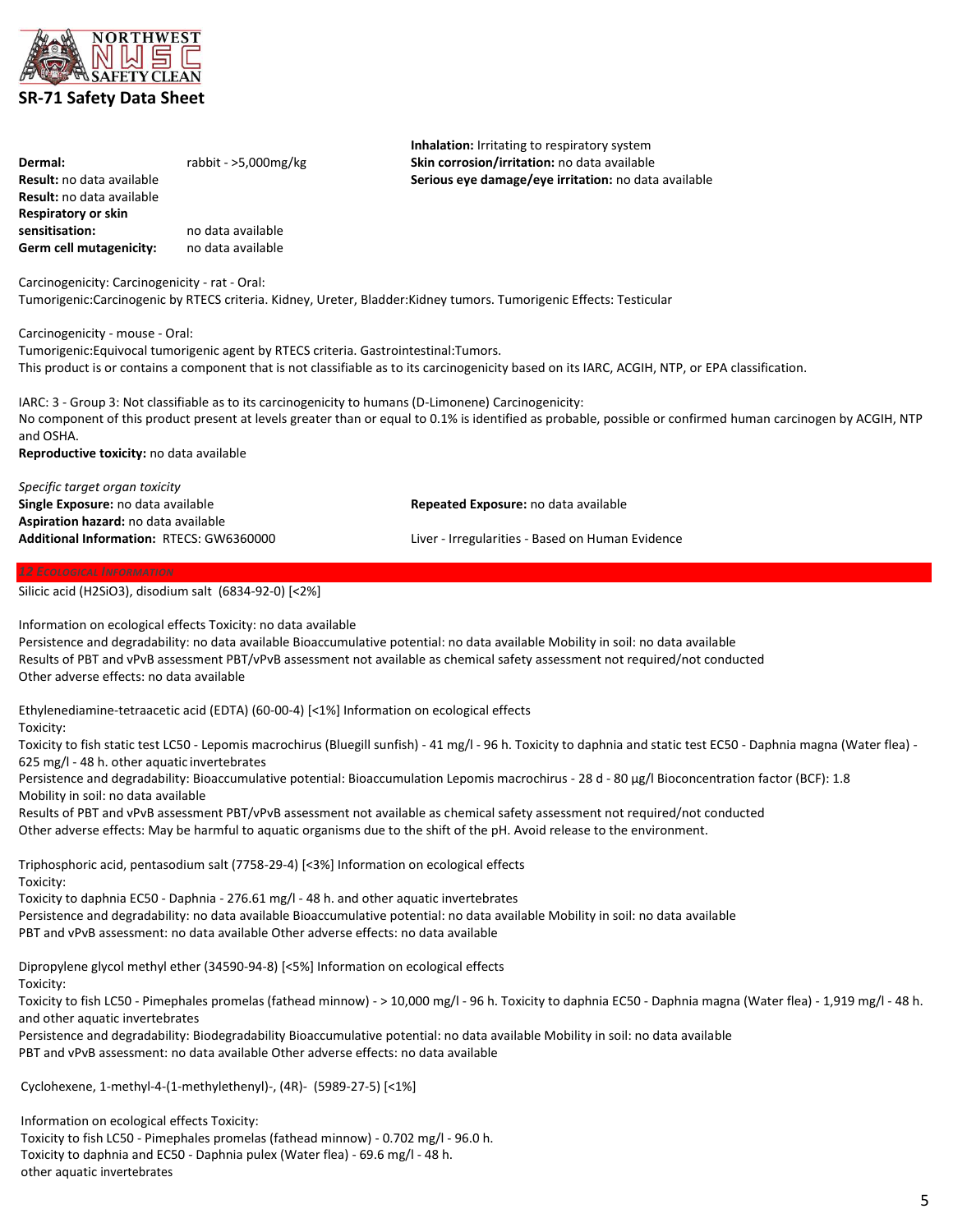

## **SR-71 Turnout Cleaner Safety Data Sheet**

Persistence and degradability: no data available Bioaccumulative potential: no data available Mobility in soil: no data available Results of PBT and vPvB assessment PBT/vPvB assessment not available as chemical safety assessment not required/not conducted Other adverse effects: An environmental hazard cannot be excluded in the event of unprofessional handling or disposal. Very toxic to aquatic life.